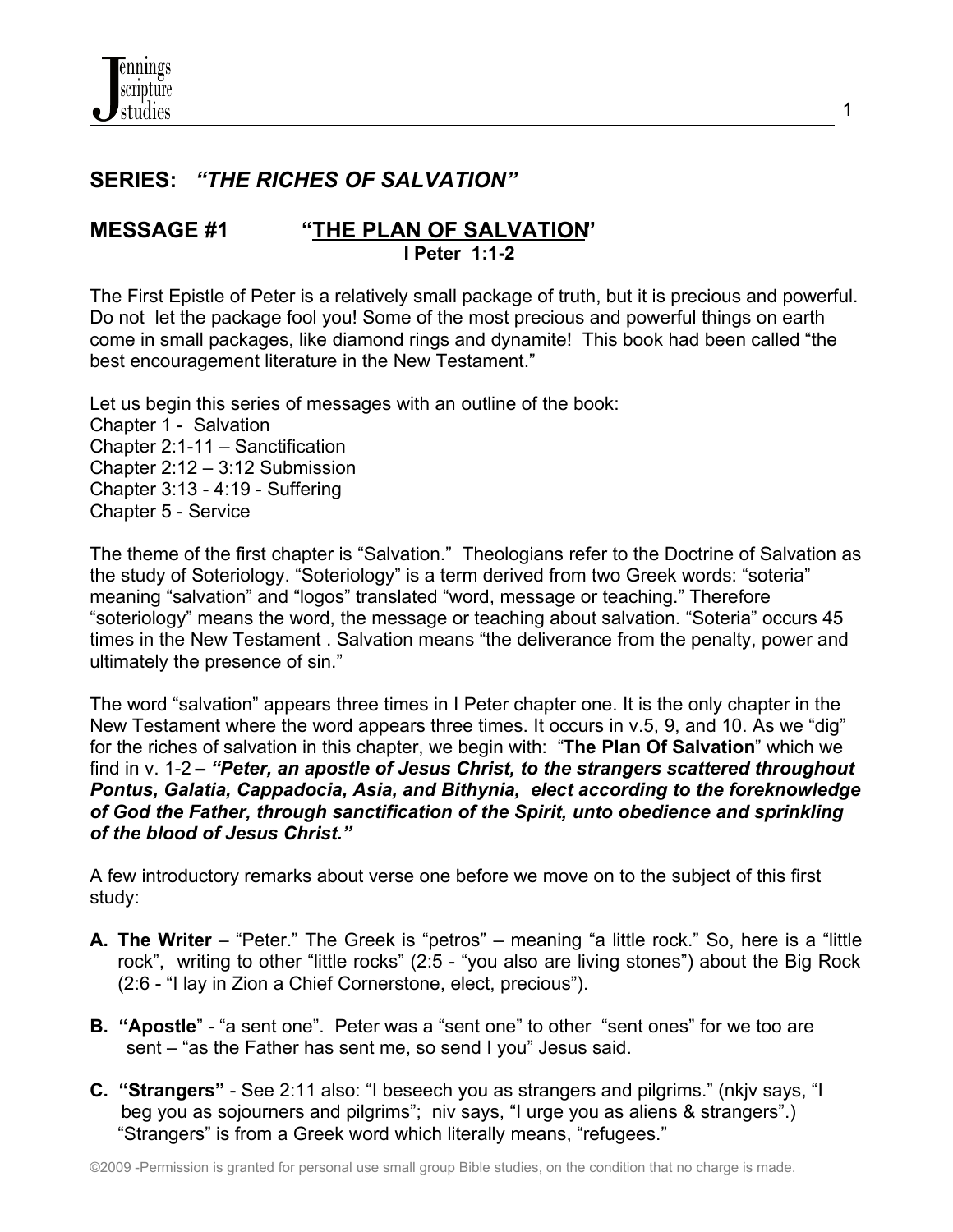**ILLUST**. I was speaking in Bangladesh to a meeting of Missionaries and Nationals. Bang ladesh is officially "The Islamic Republic of Bangladesh." Three men had come to faith in Christ and a group of militants came to the meeting looking for the recent converts to kill them! They tried to bribe one of the missionaries to tell them where the three new converts were being protected by the missionaries.

Also, I was speaking at a conference in the southern Philippines when a group of anti-Christ militants killed one of the pastors who was associated with the pastors in the conference. They cut out his tongue and then beheaded him.

 This world is becoming increasingly opposed to Christians. I was in China and met with Christians who had to meet secretly. In a sense, we too are refugees and a refugee needs a refuge, Jesus Christ! Deut. 33:27 always lifts me up: "The eternal God is your refuge and underneath are the everlasting arms." The words of the hymn come to mind: "Other refuge have I none, hangs my helpless soul on thee."

**D. "Scattered**" The Greek: is "Diaspora" ("dia" = "through" and "speiro" = "to or scatter as scattering seed." These Christians to whom Peter is writing had been scattered or sown about because of the persecution under the Roman Emperor, Nero.

 If there existed a "Hall Of The Infamous" some of the portraits hanging there would be those of the likes of Hitler, Saddam Hussen, etc.– But the portrait that would be spotlighted above all others as most infamous would be that of Nero.

Nero, the Roman Emperor who fed Christians to the lions;

Nero, who made human torches of Christians;

Nero, who fiddled while Rome burned and blamed Chistians;

 Nero, who scattered the very Christians to whom Peter wrote this letter! Nero had ostracized these Christians from society; their possessions had been confiscated and many had been martyred for their faith.

 He had dispossessed, disenfranchised and dispersed these Christians throughout the provinces of Pontus, Galatia, Cappadocia, Asia, and Bithynia. They had no status and no rights in Roman society. So what does Peter write to them about?

- **-** How terrible their plight? No!;
- **-** How sad their condition? No!;
- **-** How bad their Emperor? No!;
- **-** How corrupt their government? No!;
- **-** How poor they were? No!.

What does Peter write about?

- "Hope" v. 3;
- Their inheritance in heaven v.4
- **-** Precious things He uses the word "precious" three times:v. 7 "precious trial of faith"; v. 19 "precious blood of Christ"; 2:6 "He is precious" - precious person of Christ.
- **-** He writes about "salvation" in v. 5,9,10 If anyone needed to hear about salvation these people did – and so do we!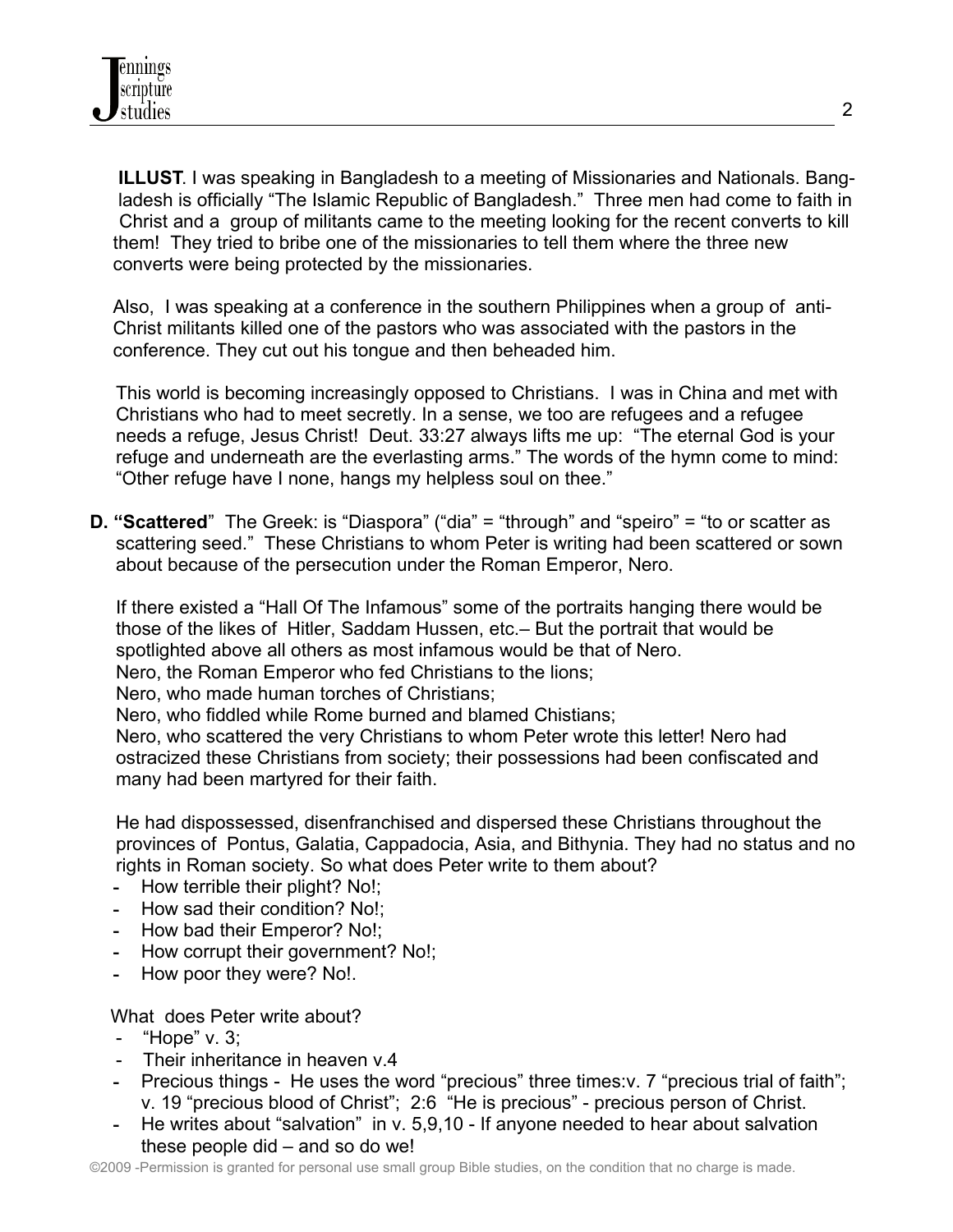The purpose of this book is to give these persecuted people and us hope! We too are living in difficult days. (II Tim. 3:1) Christians are being targeted increasingly by anti-Christ forces and we are surrounded by the walking wounded.

**ILLUST.** I was in New Guinea walking with a missionary to a remote jungle village for services and met a man on the trail clad in a skimpy loin cloth with a bone through his nose and each ear. He had an arrow protruding out of his groin, having been shot by an enemy tribe the day before. He was dragging himself along with a bamboo pole seeking help. We were able to help him.

 There are many walking wounded all around us. They do not have literal arrows protruding out of their bodies but the enemy of souls shoots "the fiery darts" (Eph.6:16) at us daily. Peter writes to encourage such. Jesus had said to Peter, "When you are converted, strengthen your brethren" (Luke 22:32) and that is what he does in this book. I Thess.4 tells us to "comfort one another". Heb.10 says "encourage one another".

 **ILLUST**. I met a plastic surgeon in a Bible Conference where I was speaking on a cruise ship. I said jokingly to him, "When I get older and my face sags I'll know where to go to get a face lift." He said, "I'll lift your face if you keep lifting my faith." I said, "it's a deal". As you can tell, if you see my photo, I lost his address! A "faith lift" will result in a "face lift" and Peter's purpose in this book is to give his readers a faith lift!

## **THE PLAN OF SALVATION**

#### **Now, let us get into v. 2 –** *"elect according to the foreknowledge of God the Father, through sanctification of the Spirit, unto obedience and sprinkling of the blood of Jesus Christ."*

God is The Master Builder and He never works without a plan. Paul tells us that we are God's building (I Cor. 3:9) and we can rest assured that He has planned every detain beginning with the foundation (I Cor.3:11) which He laid before the world was formed (Heb.4:3) and every part of the building is "fitly framed together." (Eph.2:21)

When we get to I Peter 1:2 we are plunged immediately and admittedly into deep water!  **ILLUST**. I used to teach swimming at the YMCA. We started at the shallow end of the pool – Peter starts at the deep end of the pool! Let us not drown as we swim through this verse.

We are introduced to several major doctrines in  $v \cdot 2$  – the doctrines of election, foreknow ledge, sanctification, atonement, the trinity, grace, peace. There is too much here to digest in one meal, but let us begin by meditating upon **"The Plan Of Salvation"** and concentrate upon verse 2 as follows:

#### **I. THE SELECTING BY THE FATHER** "elect" v. 2

"Elect", "election" and "elected" are found more than 75 times in the New Testament. The

Greek word is "eklektas" and means "to pick out, to select out of a number, to choose."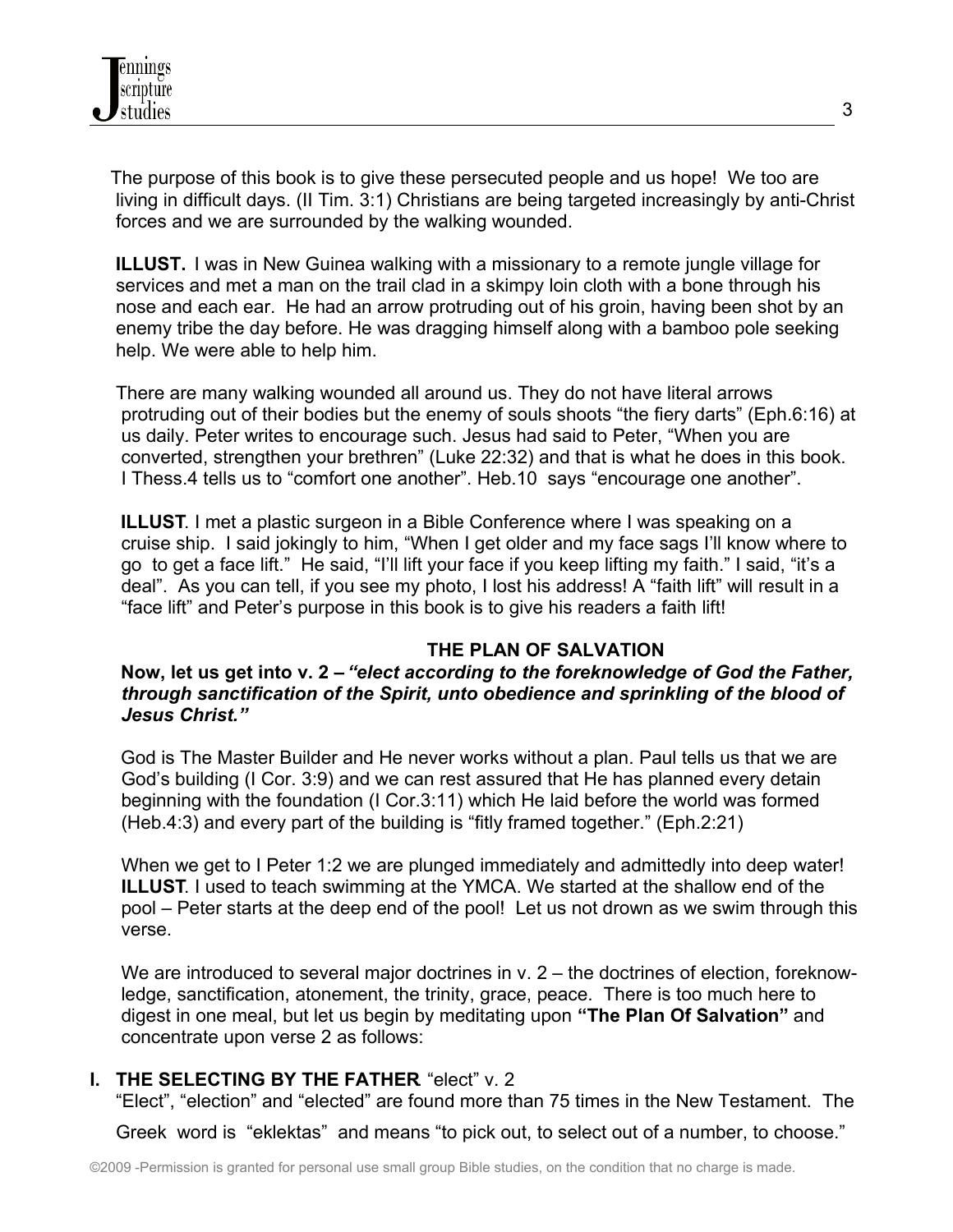We are:

# **A. Chosen By The Father.**

 "Elect according to the foreknowledge of God the Father." I have had the privilege of serving in the capacity of President of two Bible Seminaries and one Christian University. It has been my observation that one of the major theological subjects of Debate, that one can count on to cause an argument, is the Doctrine of Election. The debate has raged for centuries and it has not been resolved to the satisfaction of all in the past and it is not likely that agreement will be reached on earth in the future. Therefore, I am under no delusion that my brief contribution to the subject will settle the issue.

 However, it is difficult to dismiss the plain statements of scripture relating to the subject and for that reason I will cite several Bible verses and keep my comments to a minimum.

- John 15:19 "I have chosen you out of the world, therefore the world hates you."
- I Cor. 1:27-29 "But God hath chosen the foolish things of the world to confound the wise; and God hath chosen the weak things of the world to confound the things which are mighty; And base things of the world, and things which are despised, hath God chosen, yea, and things which are not, to bring to nought things that are: That no flesh should glory in his presence."
- Eph. 1:4 "He chose us in Him before the foundation of the world ...."
- II Thess. 2:13 "God from the beginning chose you for salvation through sanctification by the Spirit ...."

 C. H. Spurgeon writes on I Peter 1:2 as follows: "Christians were not ashamed of the doctrine of election in the olden time, but styled each other "the elect." We are chosen to be holy, and who shall deny the Lord's right to choose men for such a purpose?" (Spurgeon's Devotional Bible, p.746)

 The most important question that I can ask myself is not, "have I chosen God?" but "has He chosen me?"

# B. Drawn By The Father**.**

## **- John 6:44 "No one can come to Me unless the Father who sent Me draws him..."**

 The conclusion to which we come then is this: If we are chosen by the Father He will also draw us to Himself and we will come to Him. D. L. Moody is quoted as saying, "the whosoever wills are the elect. The whosoever won'ts are the non-elect."

 There are many who have been baptized and have joined churches, but there has been no change from their worldly lifestyles; they have no spiritual desires, no spiritual discernment; no spiritual appetite and no spiritual growth. They have religion but not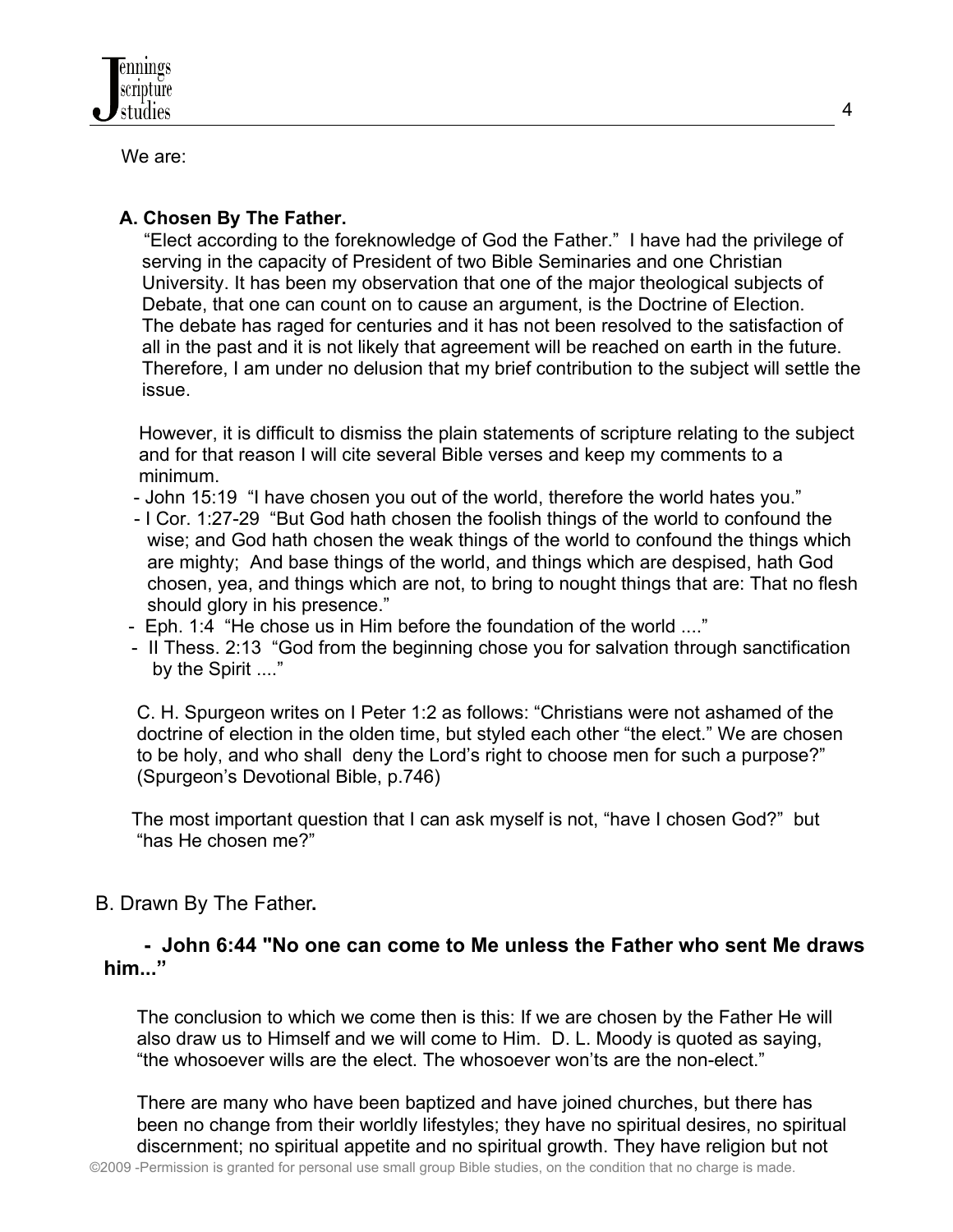

salvation. So what would we advise such persons to do, you might ask? The answer is

already given us in 2 Peter 1:10 "give diligence to make your calling and election sure."

 The Plan of Salvation as presented in I Peter 1:2 begins with The Father. It continues with:

## **II. THE SANCTIFYING BY THE SPIRIT.**  $v. 2$  "through sanctification of the Spirit....."

 The word "sanctification" in the Greek is "hagiasmos" and means "to be made holy; setting apart from sin unto God" and refers to the work of the Holy Spirit. When the Father chose us we were in an unholy state. It is the ministry of the Holy Spirit that sets the chosen apart from unholiness to holiness.

 How does the Holy Spirit accomplish this "sanctifying" work? In John 16 the Lord Jesus tells His disciples about the coming of the Holy Spirit and His ministry to them and to the world of the unsaved. This is what He tells them about the Holy Spirit's ministry toward the unsaved: "When he is come, he will reprove the world of sin, and of righteousness, and of judgment: Of sin, because they believe not on me; Of righteousness, because I go to my Father, and ye see me no more; Of judgment, because the prince of this world is judged." (John 16:8-11)

The Holy Spirit's accomplishes this work of :"sanctification" as follows:

#### **A. By Charging The Sinner.**

Conviction is not possible unless there is a charge. No charge, no conviction. When the unsaved are confronted with the claims of Christ, the Holy Spirit drives home to the conscience of the sinner that he/she is guilty. Guilty of what? V. 8 - "When he comes he will reprove (convict) the world of sin " And verse 9 states, "of sin, because they believe not on me" said Jesus. What are the charges against the sinner? Two: the charge of being a sinner and the charge of not believing in Jesus Christ for salvation.

#### **B. By Convicting The Sinner.**

Having been charged with being in a state of sin and the sin of not believing in Jesus Christ**,** the Holy Spirit now brings conviction to bear upon the conscience. To convict or convince means: "to prove guilty". It always implies the presentation of evidence. It is a verdict that is legal in character; the verdict results in the fear of God's judgment which is brought to bear heavily upon the guilty party's conscience, resulting in agony of soul.

Note that in John 16:7 the Lord Jesus said, "If I do not go away the Comforter will not come to you." The Holy Spirit comes to bring comfort to the saved. But look at John 16: 8 - "When he comes he will reprove (convict) the world of sin"! That is very uncomfortable to the sinner. The Holy Spirit is given to comfort Christians and to make the sinner uncomfortable! That sense of discomfort is the Holy Spirit doing His work – that work is called "conviction."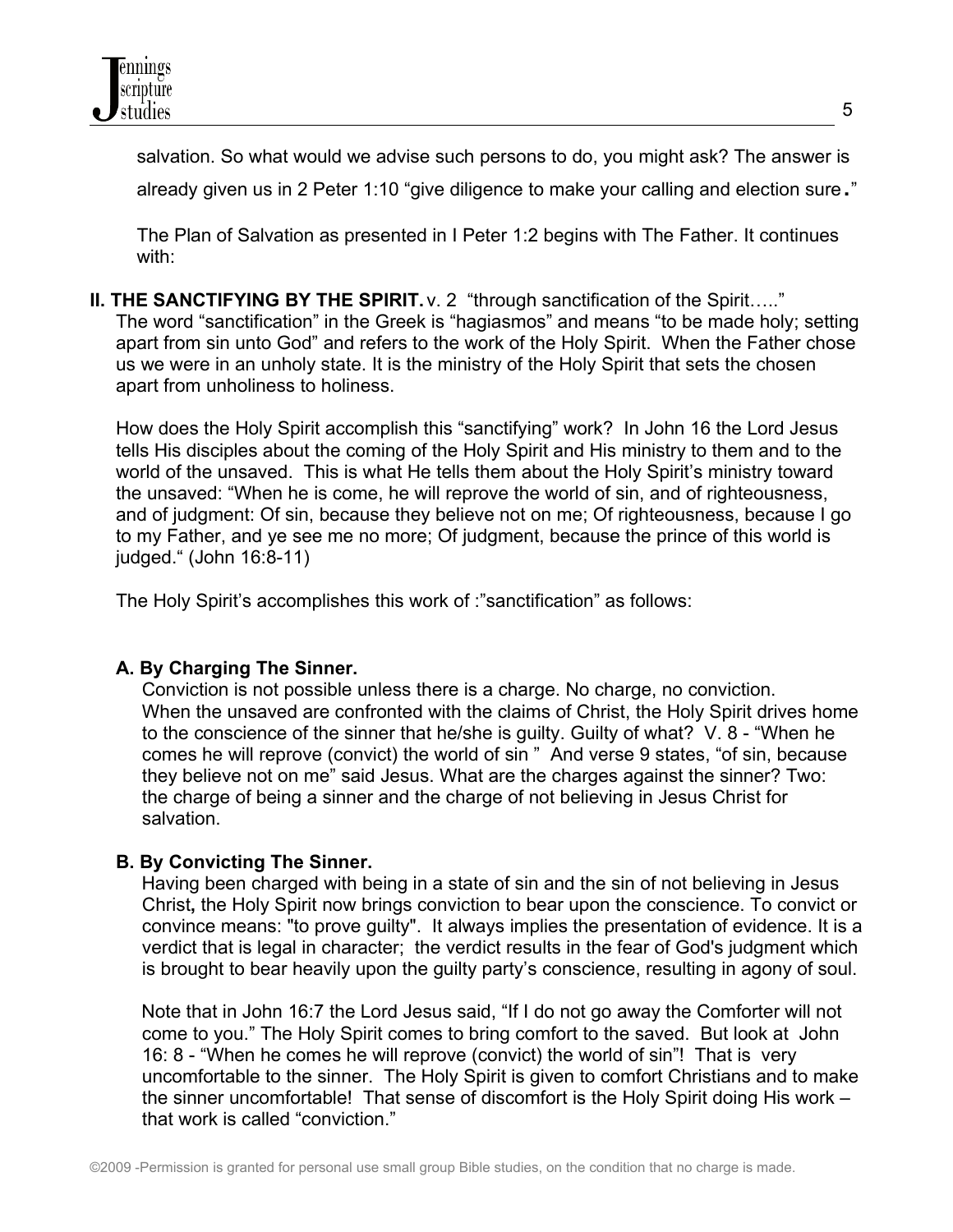When the sinning person hears the truth of God's Word there is discomfort – that is the Holy Spirit convicting. That is why a disobedient Christian and a disbelieving sinner tries to avoid hearing the Word of God! The Psalm writer said, "The entrance of the Word gives light." The Holy Spirit shines the light on the darkness in our lives and that is uncomfortable – that discomfort is conviction.

- Question One: Have you been convinced that you are a sinner the kind that God says that you are?
- Question Two: Have you been convicted to the point of being willing to do what God says one must do in order to be saved?
- Question Three:Is there any corroborating evidence that you have cooperated with the Holy Spirit and have been set apart from unholiness to holiness?

II Thess. 2:13 confirms what Peter says in I Peter 1:2 in these words: "God from the beginning chose you for salvation through sanctification by the spirit and belief in the truth ..." Here is a clear balance between divine election and human responsibility. God does the choosing and sanctifying – we do the believing! Have you believed?

 **ILLUST.** None of the people in Noah's day wanted to drown – but neither did they want to believe the truth! Our individual salvation comes down, in the final analysis, to our personal response to the truth.

#### **III. THE SACRIFICING BY THE SON.**

I Peter 1:2 – "unto obedience and sprinkling of the blood of Jesus Christ." The Father, The Son and The Holy Spirit are involved in the work of salvation. Without

The "sprinkling of the blood of Jesus Christ" there would be no salvation. Consider that:

## **A. Christ's sacrifice was vital**.

 Heb. 9:22 *"*Without the shedding of blood there is no forgiveness." Peter refers to the blood of Christ again in I Peter 1:19 where he calls it "the precious blood of Christ." It is precious to the Father Who gave His Son to shed His blood; it is precious to the Son Who shed it; it is precious to The Holy Spirit Who applies it and it is precious to the sinner who is saved by it! Charles Haddon Spurgeon said, "Atonement by the blood of Jesus is not an arm of Christian truth; it is the heart of it."

#### **B. Christ's sacrifice was voluntary.**

 Concerning Christ's voluntary sacrifice of Himself He said, "No one takes it from Me, but I lay it down of Myself. I have power to lay it down, and I have power to take it again." (John 10:18 ) Jesus was not a victim! Neither was He a martyr. He came for the express purpose to "give his life a ransom for many." (Matt.20:28; I Tim.2:6)

## **C. Christ's sacrifice was vicious.**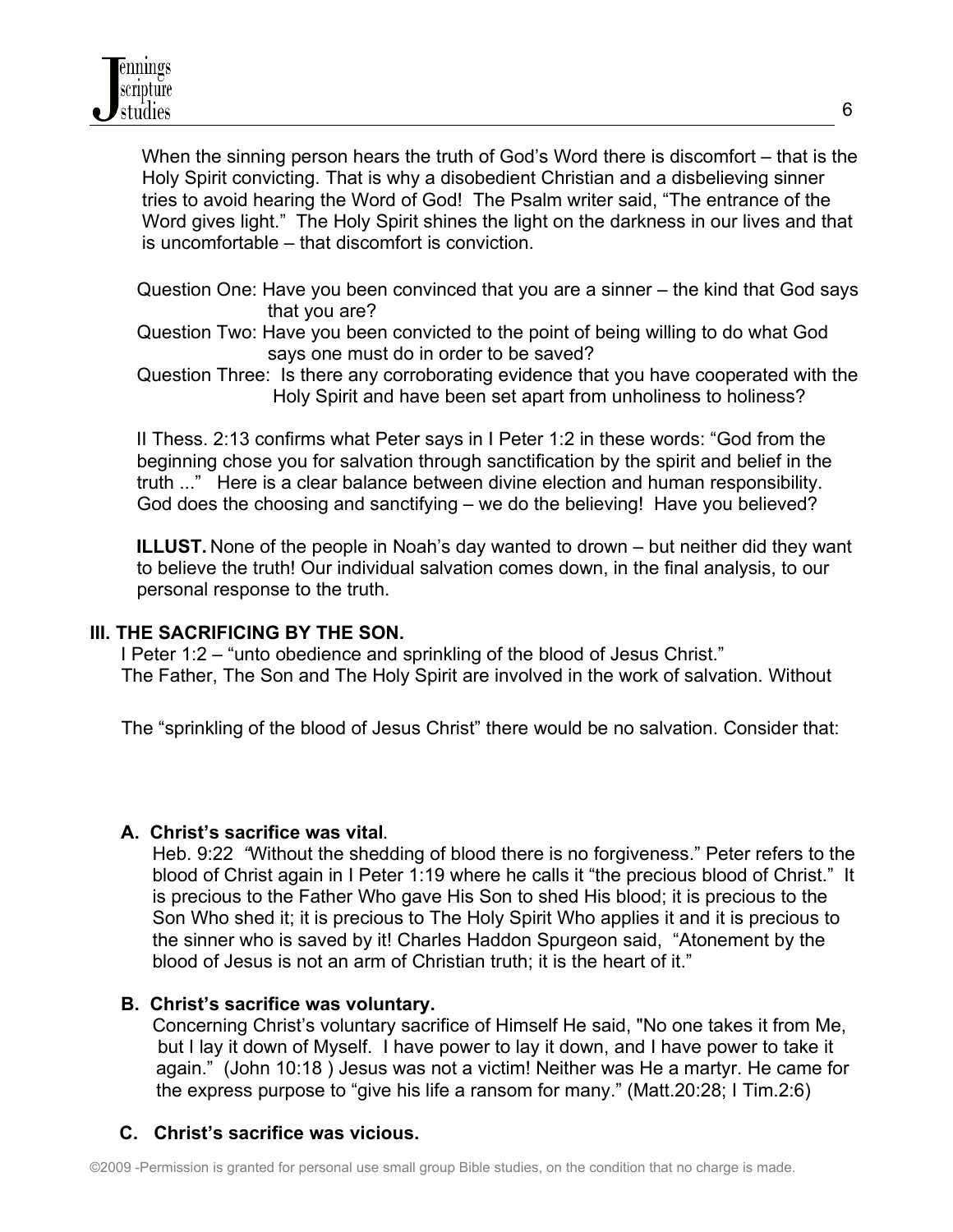Death upon the cross was the most vicious death that the heathen Roman soldiers could conceive to execute criminals. Philippians 2:8 states that He died "even the death of the cross." It was not just a death by any means, but the worst form of death, "*even* the death of the cross."

 Isaiah's prophecy paints the scene most vividly: "Surely he hath borne our griefs and carried our sorrows: yet we did esteem him stricken, smitten of God, and afflicted. But he was wounded for our transgressions, he was bruised for our iniquities: the chastisement of our peace was upon him; and with his stripes we are healed. All we like sheep have gone astray; we have turned every one to his own way; and the LORD hath laid on him the iniquity of us all. He was oppressed, and he was afflicted, yet he opened not his mouth: he is brought as a lamb to the slaughter, and as a sheep before her shearers is dumb, so he openeth not his mouth." (Isaiah 53:4-7)

 **D. Christ's sacrifice was vicarious.** i.e. Substitutionary.

 Heb.10:14 - "For by one offering He has perfected forever those who are being sanctified."

 I Jn 2:2 "He is the atoning sacrifice for our sins, and not only for ours but also for the sins of the whole world."

### **E. Christ's sacrifice was victorious.**

Again Isaiah writes of the Suffering Savior from the Father's perspective and says, "when thou shalt make his soul an offering for sin, he shall see his seed, he shall prolong his days, and the pleasure of the LORD shall prosper in his hand. He shall see of the travail of his soul, and shall be satisfied." (Isaiah 53:10-11)

 And Philippians 2 records His victory in these words: "he humbled himself, and became obedient unto death, even the death of the cross. Wherefore God also hath highly exalted him, and given him a name which is above every name: That at the name of Jesus every knee should bow, of things in heaven, and things in earth, and things under the earth; And that every tongue should confess that Jesus Christ is Lord, to the glory of God the Father." (Phil. 2:8-11)

#### **CONCLUSION:**

We have only scratched the surface of the "Riches Of Salvation" in the mine of I Peter chapter one. We shall continue to explore the wealth of the Word in the next message.

We have seen in this first installment, "The Plan Of Salvation" from I Peter 1:2. God's plan to save sinners involves all the members of the Holy Trinity: Father, Son and Holy Spirit.

Let us:

 "Praise God from whom all blessings flow. Praise Him, all creatures here below. Praise Him above, ye heavenly host. Praise Father, Son and Holy Ghost. Amen."